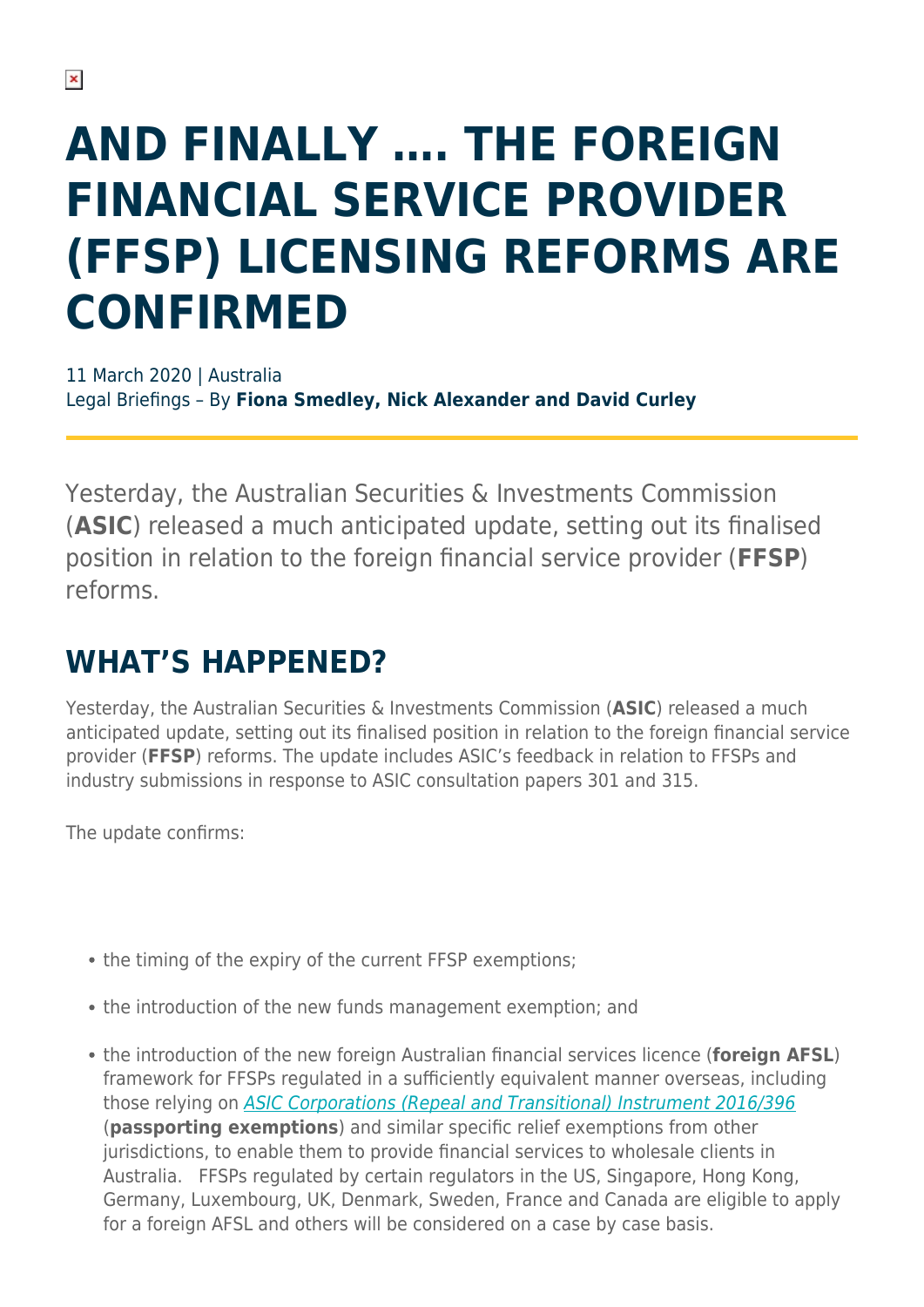ASIC has also now published an updated Regulatory Guide 176: Foreign financial services providers (**[RG 176](https://download.asic.gov.au/media/5494188/rg176-published-10-march-2020.pdf)**).

## **WHAT'S CHANGED?**

Key changes to the earlier consultation positions include:

- 1. **Extension of time for the limited connection exemption:** ASIC has extended the transition period for FFSPs relying on [ASIC Corporations \(Foreign Financial Services](https://www.legislation.gov.au/Details/F2017L00320) [Providers - Limited Connection\) Instrument 2017/182](https://www.legislation.gov.au/Details/F2017L00320) (**limited connection exemption**) from 6 to 24 months. This gives FFSPs using the limited connection exemption until 31 March 2022 to make alternative compliance arrangements; and
- 2. **Amended new 'funds management exemption':** this will be available from 1 April 2022 to FFSPs that provide a limited range of funds management financial services to a specified subset of wholesale clients, called 'eligible Australian users'. The key changes are:

✖ the categories of clients who can receive the FFSP's services are generally narrower. The exemption only allows financial services to be provided to 'eligible Australian users', which is more limited than the category of 'professional investor';

 $\le$  the 10% cap on annual aggregated revenue condition and the revenue forecasting condition have been dropped;

 $\triangledown$  the exemption is not limited to foreign companies so it can now be used by limited partnerships; and

 $\checkmark$  the FFSP does not need to enter into a deed submitting to the nonexclusive jurisdiction of the Australian courts.

#### **ASIC'S EXTENSION OF THE LIMITED CONNECTION EXEMPTION**

ASIC has extended the limited connection exemption by 24 months (18 months more than previously proposed).

It has done this by introducing **ASIC Corporations (Amendment) Instrument 2020/200** which preserves the effect of the limited connection exemption until 31 March 2022, to provide transitional relief to FFSPs relying on that exemption.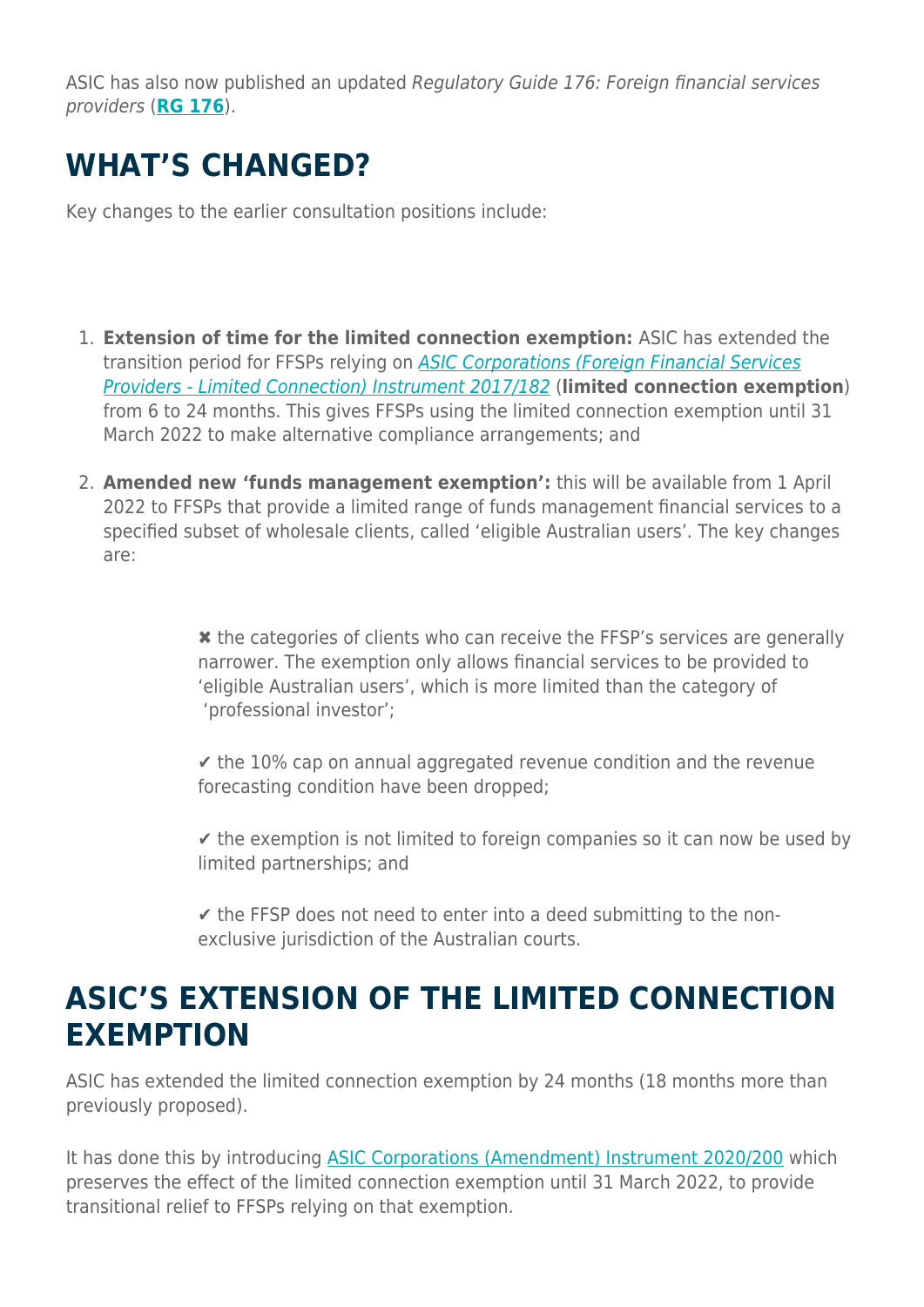ASIC has confirmed its earlier consultation position to not grant relief for FFSPs providing financial services to professional investors on a reverse solicitation basis. ASIC was not persuaded that mechanisms could be implemented to address ASIC's concerns about its ability to monitor reverse solicitation conduct.

#### **AMENDED 'FUNDS MANAGEMENT EXEMPTION'**

As an alternative to the limited connection exemption, ASIC has introduced the new [funds](https://www.legislation.gov.au/Details/F2020L00238) [management exemption](https://www.legislation.gov.au/Details/F2020L00238) effective from 1 April 2022, for certain FFSPs.

The funds management exemption is narrower than the limited connection exemption but pleasingly the submission to jurisdiction deed, forecasting and 10% revenue cap conditions in the consultation draft have been dropped.

The funds management exemption is available to foreign persons that:

- notify ASIC in writing that they intend to use it;
- engage in specified 'funds management financial services' (a category of financial services activity which has now been expanded to include custodial or depository services);
- only provide such services to 'eligible Australian users':

✖ this is more limited than the category of 'professional investors' and does not include entities in a listed group, AFSL holders or persons who control at least A\$10million. Listed investment companies, high net worth individuals and corporate family offices will not qualify as 'eligible Australian users';

✖ also, the category of 'a trustee of a managed investment scheme with assets of at least A\$10million' has been replaced with a responsible entity of a registered scheme or a trustee of a wholesale trust who holds an AFS licence or would be required to hold an AFS licence but for [ASIC Corporations](https://www.legislation.gov.au/Details/F2018C00721) [\(Wholesale Equity Scheme Trustees\) Instrument 2017/849](https://www.legislation.gov.au/Details/F2018C00721). This means that wholesale feeder funds may not qualify as 'eligible Australian users'.

In relation to both of these points, while the new RG 176 notes that ASIC will consider applications made on a case by case basis by other types of investors in accordance with its policy in [RG 51](https://download.asic.gov.au/media/1238972/rg51.pdf) we anticipate that it will be challenging in practice for a FFSP to obtain an exemption for other types of investor;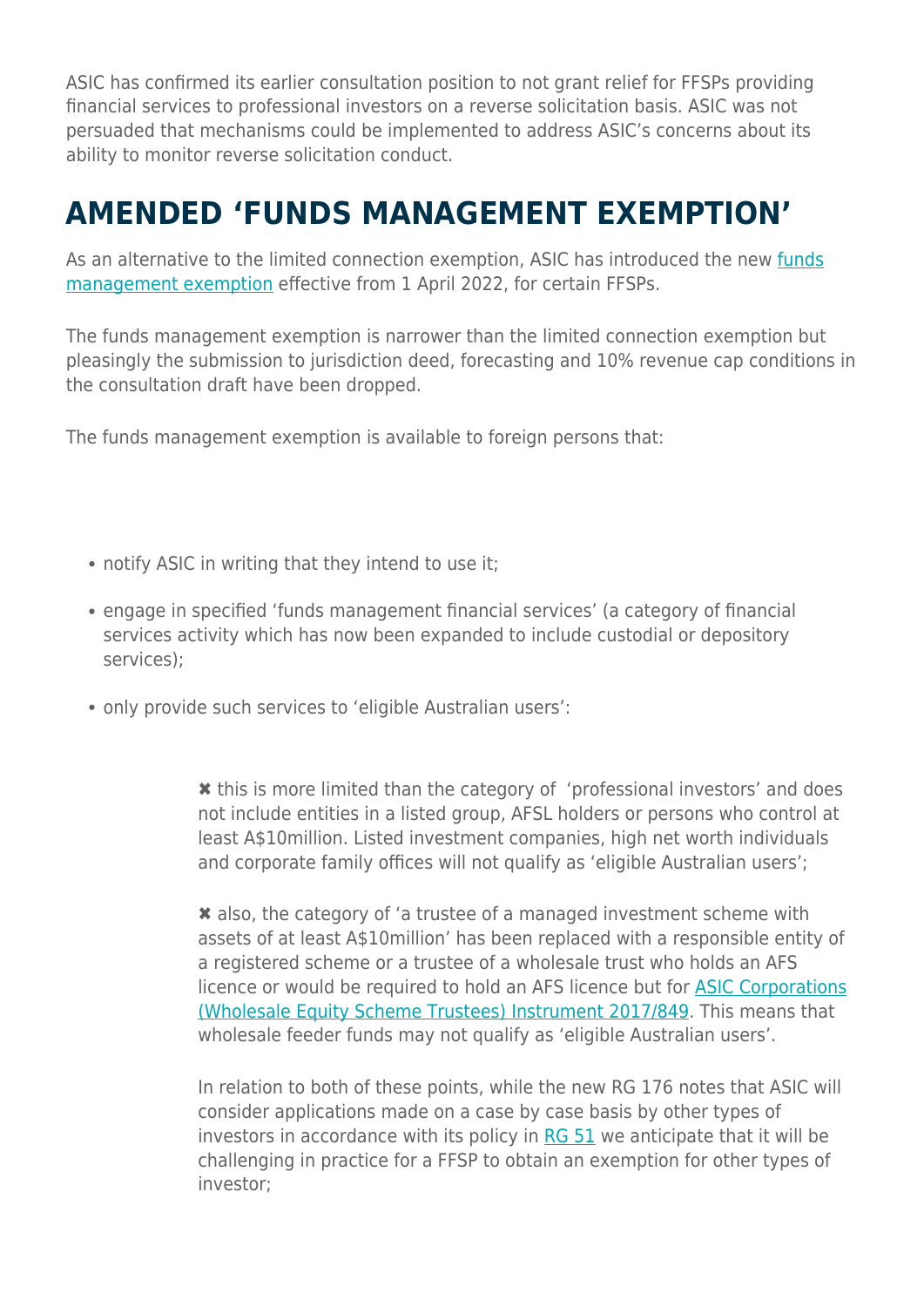✔'eligible Australian users' still includes a trustee of a superannuation fund, an approved deposit fund, a pooled superannuation trust, or a public sector superannuation fund within the meaning of the SIS Act where the fund, trust or scheme has net assets of at least A\$10million; and

✔'eligible Australian users' now includes a body regulated by APRA;

- do not carry on a business in Australia (and only require the exemption because of the operation of the deeming provision in section 911D Corporations Act 2001 (Cth) (**Act**);
- are regulated overseas by a signatory to the IOSCO MOU; and
- confirm that the activities in Australia would not contravene any financial services laws in the FFSP's home jurisdiction.

The conditions applicable to a FFSP using the funds management exemption include that the FFSP must:

- maintain a local agent appointment (but not having an agent for less than 10 business days is permitted);
- comply with directions from ASIC;
- provide reasonable assistance to ASIC during surveillance checks; and
- notify ASIC of any changes to their home jurisdiction or agent within a certain period.

## **THE NEW FOREIGN AFSL FRAMEWORK**

The foreign AFSL framework is largely unchanged from the earlier consultation. Key changes are that:

corporate FFSPs are not required to appoint an agent (because ASIC assumes that they will register as a foreign company and will appoint an agent in connection with that registration); and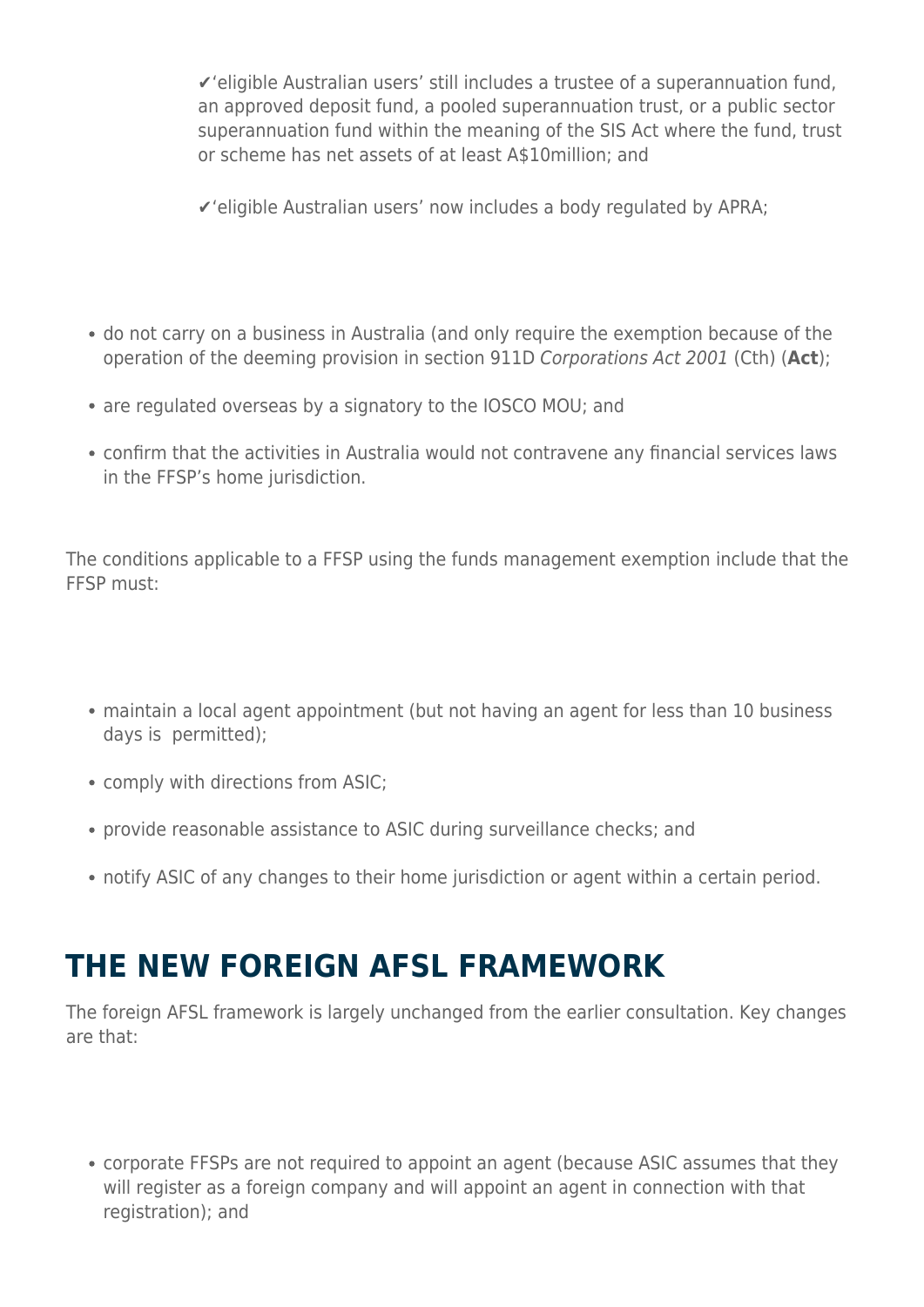• the foreign AFSL holder must reasonably believe that it would not contravene any financial services laws in its home jurisdiction.

We are expecting more guidance from ASIC shortly in relation to the foreign AFSL application kit, application form and application process.

#### **HOW DOES THE FOREIGN AFSL COMPARE TO A STANDARD AFSL?**

As foreshadowed in our article of [July 2019,](https://www.herbertsmithfreehills.com/latest-thinking/asic-unveils-new-licensing-framework-for-foreign-financial-services-providers) foreign AFSL holders will be:

• required, amongst other things, to comply with most of the general obligations under section 912A(1) of the Act. The most important obligations that a foreign AFSL holder is exempted from are the obligations to:

- $\circ$  maintain organisational competence in section 912A(1)(e) of the Act. This means that foreign AFSL holders don't need to have and train 'responsible managers'; and
- ensure that its representatives are adequately trained and are competent to provide those financial services in section 912A(1)(f) of the Act.
- subject to the same range of ASIC supervisory and enforcement powers that apply to domestically-based AFSL holders (including, but not limited to, the very recent measures introduced in response to the Royal Commission—summarised in our article of [February](https://www.herbertsmithfreehills.com/latest-thinking/important-changes-in-the-afsl-landscape) [2020](https://www.herbertsmithfreehills.com/latest-thinking/important-changes-in-the-afsl-landscape) and, assuming that they are implemented, the proposed changes to the significant breach reporting regime).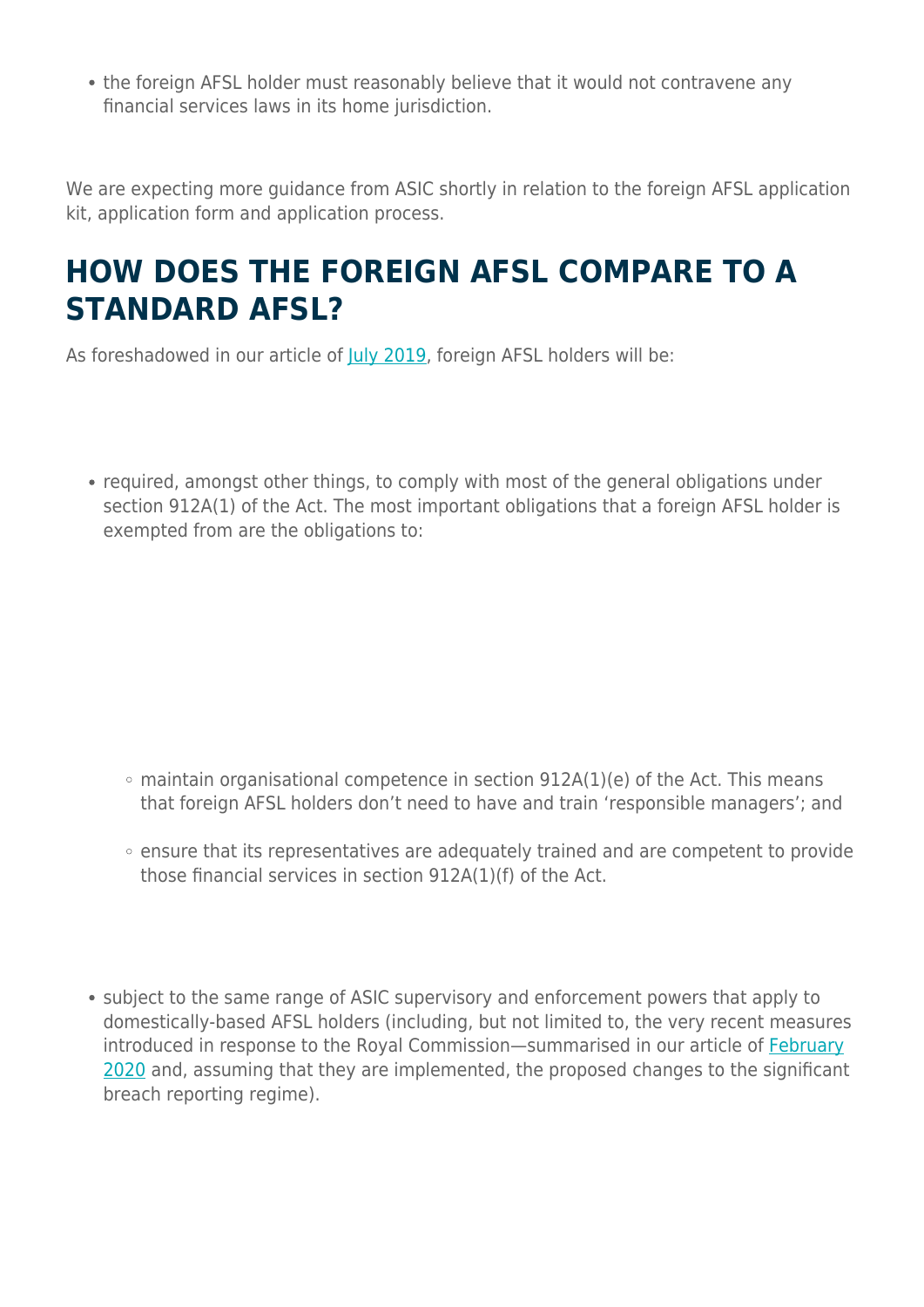## **WHAT HAPPENS NEXT?**

FFSPs currently using the limited connection exemption have two years to transition to the new funds management exemption or reduce their Australian financial services activity.

ASIC will shortly release a revised version of INFO 157 which will provide updated information for FFSPs using the passporting exemptions. We anticipate that FFSPs currently using a passporting exemption will need to weigh up:

- the costs of making an application for a foreign AFSL or a standard AFSL and maintaining the licence once granted;
- whether the current or projected future volume of their wholesale financial services business in Australia merits:

- applying for and maintaining a foreign AFSL or a standard AFSL;
- reducing their business activities to a narrower range of activities permitted under the remaining cross-border exemptions or the funds management exemption; or
- eceasing to provide financial services to Australian investors; and if a standard AFSL is already held by the FFSP's corporate group, whether to apply for a standard AFSL and extend that Australian compliance framework to the FFSP rather than build a new Australian compliance framework for the foreign AFSL.

More information on the background to the FFSP regime consultations can be found in our articles of [July 2019,](https://www.herbertsmithfreehills.com/latest-thinking/asic-unveils-new-licensing-framework-for-foreign-financial-services-providers) [September 2018](https://www.herbertsmithfreehills.com/latest-thinking/asic-extends-ffsp-exemptions-for-a-further-12-months), [June 2018](https://www.herbertsmithfreehills.com/latest-thinking/asic-will-extinguish-ffsp-relief-unless-convinced-otherwise) and [September 2016](https://www.herbertsmithfreehills.com/latest-thinking/asic-extends-foreign-financial-service-provider-relief-%E2%80%93-but-there%E2%80%99s-a-catch%E2%80%A6).